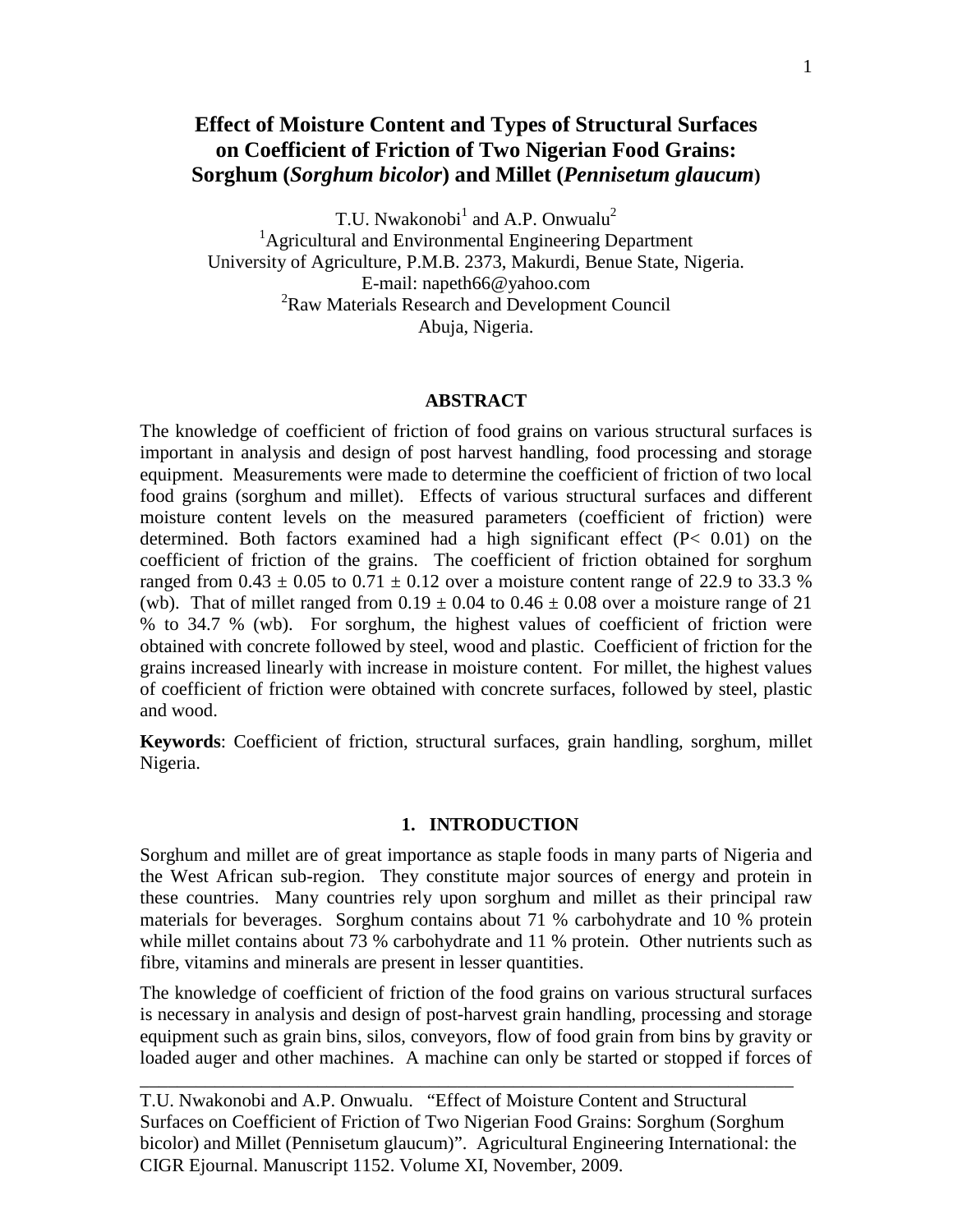static friction or dynamic friction are overcome by a power source. Therefore, information on both static and dynamic coefficient of friction is vital in estimating the power requirement of machines.

Efforts have been made to determine the coefficient of friction of some agricultural products using different methods (Mohsenin, 1980; Singh and Goswami, 1996; Shinoj and Viswanathan, 2006). Kramer (1944) employed the method of inclined plane to study the coefficient of friction of rough rice. The method, based on moving a given surface against the material, has been used by several investigators (Buelow, 1961; Brubaker and Pos, 1965; Snyder et al., 1967). In this method, the contact driven surface is either mounted on a revolving circular disc or on a horizontal table. In most cases, the static friction coefficient is measured on a slope of adjustable angle usually given by the tangent of the angle at which the material starts to slide down the slope (Sitkei, 1986). Ghosh (1966) used the conventional tilting table. This was found to be inaccurate and subject to error as it involved manual lifting. Coefficient of friction of apples on several surfaces was measured by Vis et al (1968). These investigators held the apples in a special mechanism equipped with a load cell and moved the test surfaces, mounted on a horizontal platform driven by an electric motor at a given speed. Correa et al (2007) employed a digital roughness measurement apparatus to study the static friction coefficient of rice in processing.

A different friction apparatus was used in carrying out friction study reported in this paper. This made use of a Joggle Jack whose major design consideration was the selection of a suitable pitch and diameter of spindle screw. To eliminate errors and ensure accuracy, a fine threaded spindle to raise the inclined surface by a minimum pitch of 1.0 mm on M6 diameter was required. Other design details were documented by Agida (1995). The apparatus has been used to study the angle of friction of maize and rice (Obetta and Onwualu, 1999). This property has not been determined for many other Nigerian grains including sorghum and millet.

The main objective of this paper is to describe the measuring apparatus and generate data on coefficient of friction of sorghum and millet. The work also determined the effect of moisture content and different structural material surfaces on friction coefficient of these two local grain crops.

## **2. MATERIAL AND METHODS**

#### **2.1 Test Apparatus**

The friction measuring apparatus is illustrated in Figure 1. It consists of a Joggle Jack (6), with accessories, including a protractor (1), test surface (2), surface plate (3), absorber (4), lever arm (5), base plate (7), glass cover (8), screw, bolt, nuts, ball bearing, and pins. Other component parts include interchangeable surfaces, cover plate, hinges, and structural frame as shown in Figure 1.

T.U. Nwakonobi and A.P. Onwualu. "Effect of Moisture Content and Structural Surfaces on Coefficient of Friction of Two Nigerian Food Grains: Sorghum (Sorghum bicolor) and Millet (Pennisetum glaucum)". Agricultural Engineering International: the CIGR Ejournal. Manuscript 1152. Volume XI, November, 2009.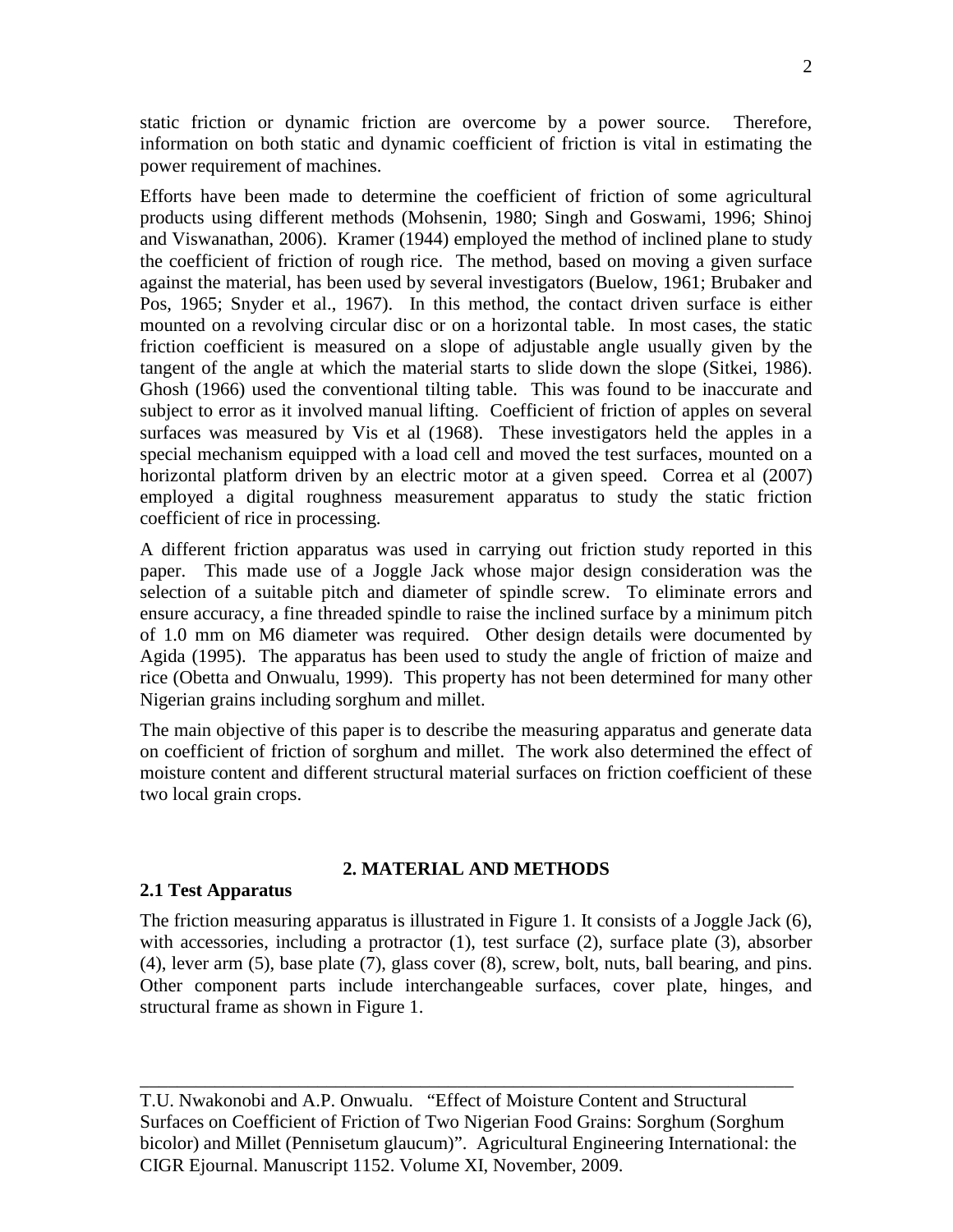The lever arm is rotated in a clockwise direction; and one revolution of a Joggle Jack raises the platform base, giving a pitch of  $1.00 \text{ mm}$  and test surface inclination of  $0.5$ . At the contact point between the Joggle Jack and the testing surface plate holder, a damper material is fitted into the arrangement to minimize vibration.

The protractor registers any little change in the inclination of the test surface up to an angle of 45˚ which is within the range of angle of friction for most biological materials. The device provides stable and reliable readings and errors may only result from wrong reading of the calibrated values of the protractor.



Figure 1: Friction Measuring Apparatus

# **2.2 Test Procedure**

The grain crops used in this study were sorghum (*Sorghum bicolor*) and millet (*Pennisetum glaucum*) and were obtained from a local market in Benue State, Nigeria. The various structural material surfaces studied were concrete (Steel trowel finish), Plastic, Steel and Plywood. These were selected based on their use in construction of storage structures and handling equipment in the locality.

The samples of the two different grain crops were conditioned to obtain samples at five different moisture levels. For sorghum grains, the moisture content of 22.9, 26.6, 31, 32.9 and 33.3 percent on a wet weight basis were achieved, while for millet crop, moisture content of 21, 23.6, 27.5, 29.4 and 34.7 percent wet basis were obtained. These ranges of moisture were selected to coincide with the normal moisture content of the crops at harvest.

The test sample was carefully loaded and the Joggle Jack spindle rotated while the test sample was observed for sliding. The rotation of the Joggle Jack handle was done gradually and steadily for an accurate result; and the angle at which the material started to

T.U. Nwakonobi and A.P. Onwualu. "Effect of Moisture Content and Structural Surfaces on Coefficient of Friction of Two Nigerian Food Grains: Sorghum (Sorghum bicolor) and Millet (Pennisetum glaucum)". Agricultural Engineering International: the CIGR Ejournal. Manuscript 1152. Volume XI, November, 2009.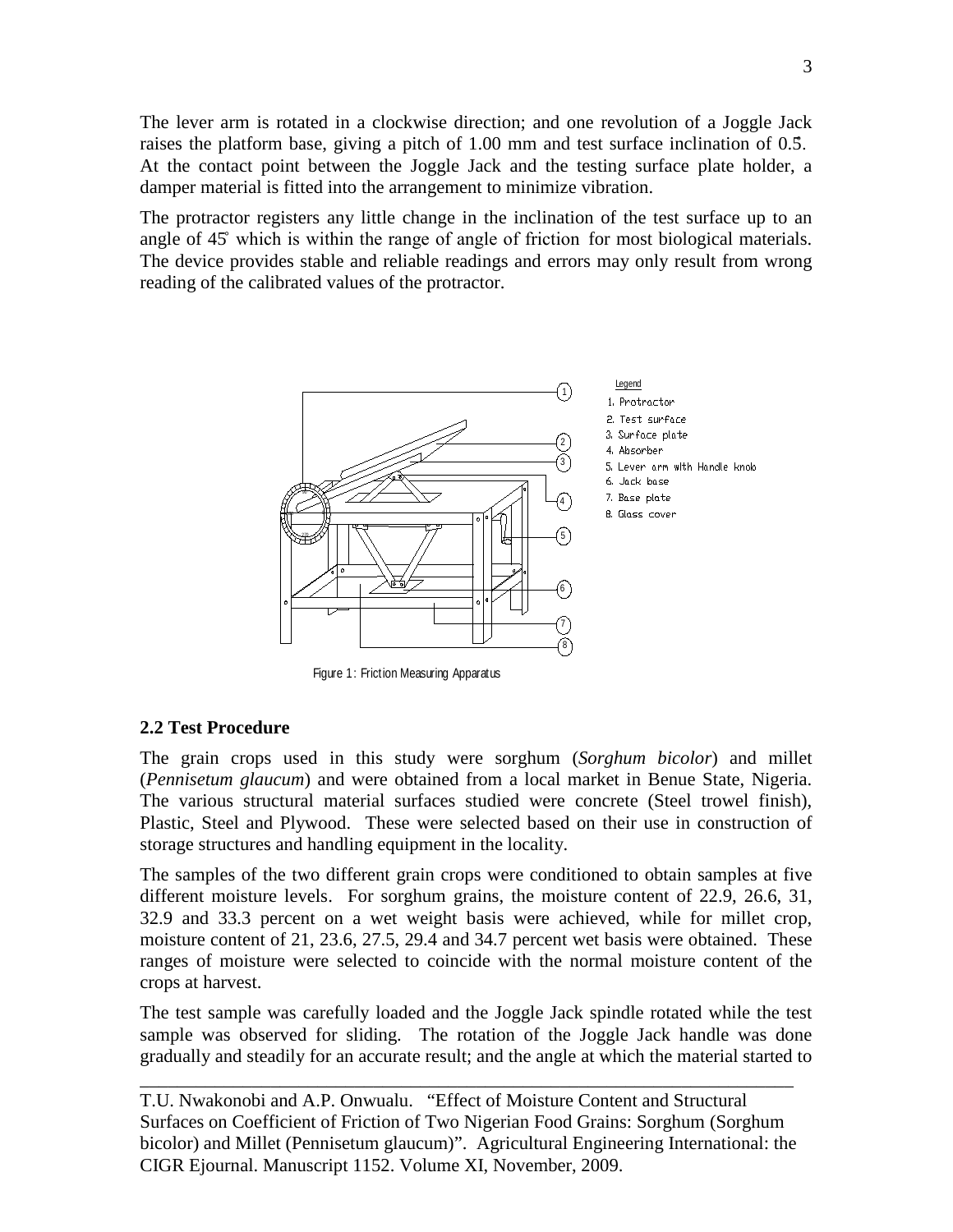slide down the test surface was read from the protractor. The tangent of this angle gave the static coefficient of friction of the grains on the test surfaces.

#### **2.3 Experimental Design and Data Analysis**

The tests were carried out using a randomized complete block factorial design to study the effect of moisture content and different structural surfaces on the static coefficient of friction. The moisture levels formed the levels of one factor while the structural surfaces formed the levels of the other factor. The two factors had four and five observations per experimental cell. A total of 100 observations were made for each grain type. Data obtained were subjected to Analysis of Variance (ANOVA) to detect treatment effects, and regression analysis to obtain empirical predictive equations.

## **3. RESULTS AND DISCUSSION**

## **3.1 Coefficient of Friction of the Food Grains**

Tables 1 and 2 show the results of the determination of coefficient of friction of sorghum and millet respectively at different moisture content levels and various structural surfaces.

| Moisture<br>content %<br>wet basis | Coefficient of friction( $\mu$ ) |                 |                 |                 |
|------------------------------------|----------------------------------|-----------------|-----------------|-----------------|
|                                    | Concrete                         | Plastic         | <b>Steel</b>    | Wood            |
| 22.9                               | $0.58 \pm 0.05$                  | $0.43 \pm 0.05$ | $0.48 \pm 0.04$ | $0.45 \pm 0.08$ |
| 26.6                               | $0.61 \pm 0.11$                  | $0.46 \pm 0.17$ | $0.53 \pm 0.06$ | $0.48 \pm 0.11$ |
| 31.0                               | $0.65+0.09$                      | $0.48 + 0.08$   | $0.58 \pm 0.08$ | $0.51 \pm 0.10$ |
| 32.9                               | $0.68 \pm 0.08$                  | $0.51 \pm 0.06$ | $0.62 \pm 0.09$ | $0.53 \pm 0.05$ |
| 33.3                               | $0.71 + 0.12$                    | $0.54 + 0.13$   | $0.64 + 0.02$   | $0.55 \pm 0.09$ |

Table 1. Coefficient of friction of sorghum grain at different moisture content and structural surfaces

T.U. Nwakonobi and A.P. Onwualu. "Effect of Moisture Content and Structural Surfaces on Coefficient of Friction of Two Nigerian Food Grains: Sorghum (Sorghum bicolor) and Millet (Pennisetum glaucum)". Agricultural Engineering International: the CIGR Ejournal. Manuscript 1152. Volume XI, November, 2009.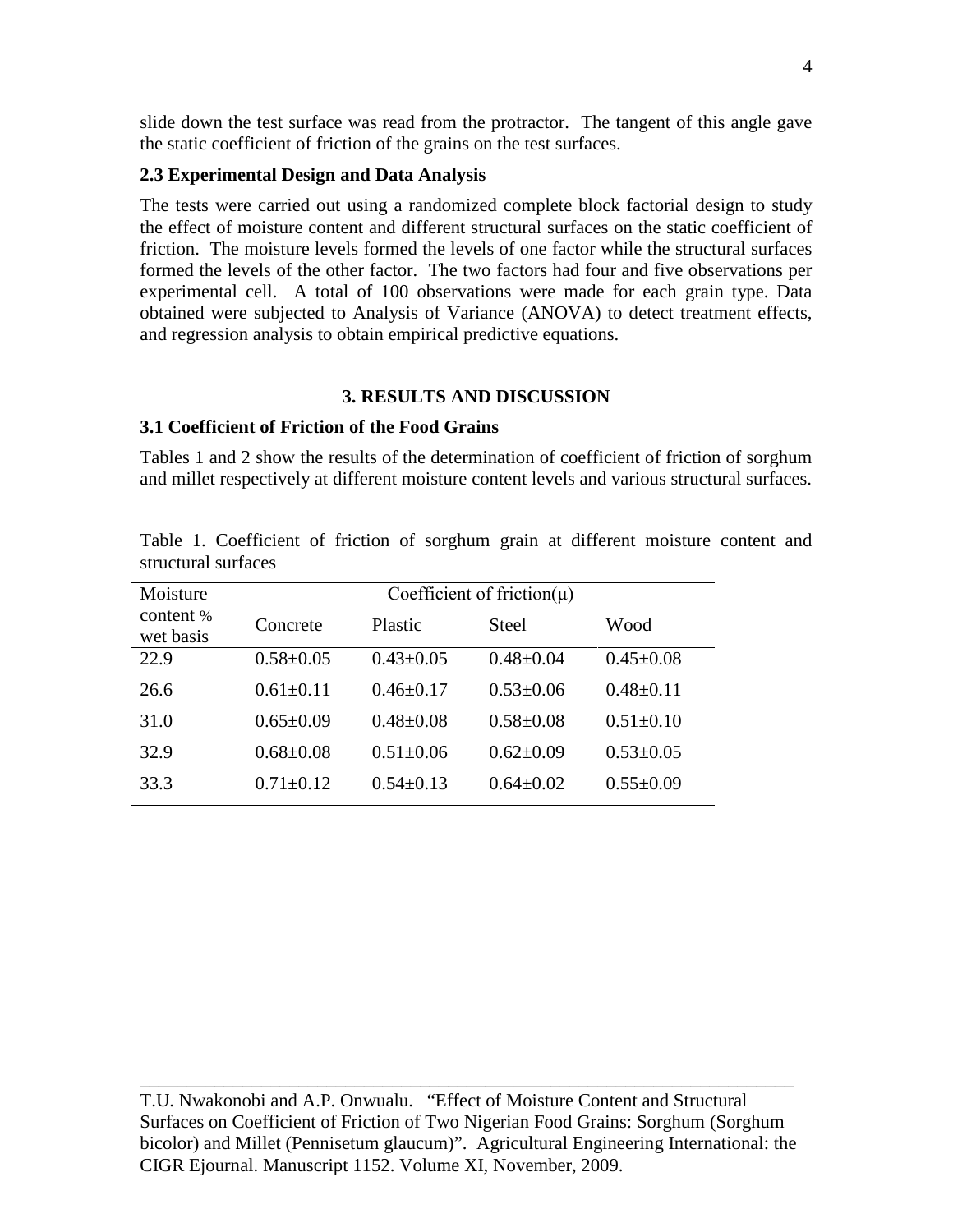| Moisture               | Coefficient of friction( $\mu$ ) |                 |                 |                 |
|------------------------|----------------------------------|-----------------|-----------------|-----------------|
| content %<br>Wet basis | Concrete                         | Plastic         | <b>Steel</b>    | Wood            |
| 21.0                   | $0.35 \pm 0.08$                  | $0.22 \pm 0.02$ | $0.26 \pm 0.06$ | $0.19 \pm 0.04$ |
| 23.6                   | $0.37 \pm 0.07$                  | $0.24 \pm 0.04$ | $0.27 \pm 0.09$ | $0.22 \pm 0.03$ |
|                        | $0.40 \pm 0.10$                  |                 |                 |                 |
| 27.5                   |                                  | $0.27 \pm 0.03$ | $0.30 \pm 0.04$ | $0.24 \pm 0.08$ |
| 29.4                   | $0.43 \pm 0.08$                  | $0.29 \pm 0.05$ | $0.32 \pm 0.02$ | $0.26 \pm 0.01$ |
| 34.7                   | $0.46 \pm 0.08$                  | $0.30 \pm 0.02$ | $0.35 \pm 0.07$ | $0.28 \pm 0.03$ |

Table 2. Coefficient of friction of millet grain at different moisture content and structural surfaces

The analysis of variance for coefficient of friction for both sorghum and millet was carried out with moisture content and structural surfaces as factors. Moisture content and structural surfaces were found to have high significant effect ( $P = 0.01$ ). The interaction of moisture content and structural surfaces was also found to be highly significant ( $P =$ 0.01). The summary of the results of analysis of variance for coefficient of friction for the two grain crops are shown in Tables 3 and 4.

Table 3. Analysis of variance table for sorghum

| Source of Variation | Df | SS       | MS        | Fcal               | Ftab 1% |
|---------------------|----|----------|-----------|--------------------|---------|
| <b>Blocks</b>       | 4  | 0.000756 | 0.000189  | 2.46 <sup>ns</sup> | 3.60    |
| Moisture content    | 4  | 0.192866 | 0.048216  | 627.043*           | 3.60    |
| Structural surface  | 3  | 0.40778  | 0.1359286 | 1767.69*           | 4.08    |
| Interaction         | 12 | 0.00923  | 0.000769  | 10.0028*           | 2.46    |
| Error               | 76 | 0.005844 | 0.0000768 |                    |         |
| Total               | 99 | 0.616476 |           |                    |         |

 $Df = degree of freedom$ ;  $SS = sum of squares$ ;  $MS = Mean square$ ;  $Fcal = Calculated F$ Ftab = Tabulated F; ns = not significant;  $* =$  Significant effect

T.U. Nwakonobi and A.P. Onwualu. "Effect of Moisture Content and Structural Surfaces on Coefficient of Friction of Two Nigerian Food Grains: Sorghum (Sorghum bicolor) and Millet (Pennisetum glaucum)". Agricultural Engineering International: the CIGR Ejournal. Manuscript 1152. Volume XI, November, 2009.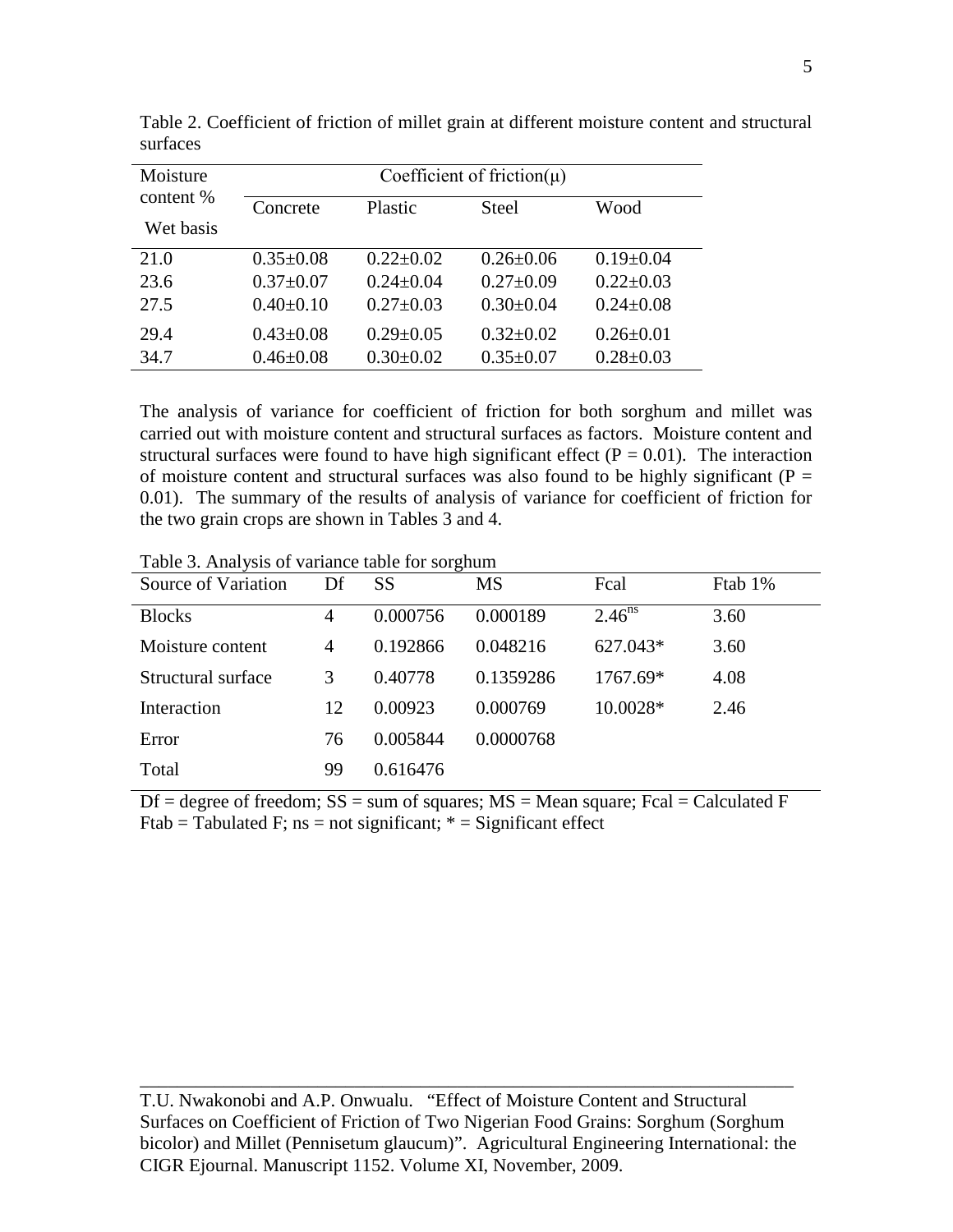| Source of Variation | Df | SS       | <b>MS</b>  | Fcal         | Ftab 1% |
|---------------------|----|----------|------------|--------------|---------|
| <b>Blocks</b>       | 4  | 0.000266 | 0.0000665  | $1.177^{ns}$ | 3.60    |
| Moisture content    | 4  | 0.10706  | 0.256765   | $454.45*$    | 3.60    |
| Structural surface  | 3  | 0.385523 | 0.128507   | 2274.47*     | 4.00    |
| Interaction         | 12 | 0.002702 | 0.00022516 | $3.98*$      | 2.46    |
| Error               | 76 | 0.004294 | 0.0000565  |              |         |
| Total               | 99 | 0.49549  |            |              |         |

Table 4. Analysis of variance table for millet

 $Df = degree of freedom$ ;  $SS = sum of squares$ ;  $MS = Mean square$ ;  $Fcal = Calculated F$ Ftab = Tabulated F;  $ns = not significant; * = Significant effect$ 

# **3.2 Effect of Moisture Content on Coefficient of Friction**

Figure 2 shows the effect of moisture content on the coefficient of friction of sorghum grains. It is observed from the figure that the coefficient of friction increased with an increase in moisture content for all the structural surfaces tested. For sorghum, the coefficient of friction varied from  $0.43\pm0.05$  to  $0.71\pm0.12$  over a moisture range of 22.9 % to 33.3 %. The results obtained for sorghum showed higher values than that of millet. The higher values may be attributed to the higher bulk density of sorghum and also the inter-particulate cohesion of these grains among themselves. The corresponding regression equations with their corresponding correlation coefficients for sorghum are shown on Table 5. The table shows that there is a linear relationship between moisture content and coefficient of friction.

Figure 3 shows the effect of moisture content on coefficient of friction for millet grain. The figure indicates that the coefficient of friction increased with increase in moisture content for all the structural surfaces tested. It ranged from  $0.19\pm0.04$  to  $0.46\pm0.08$  over a moisture range of 21 % to 34.7 %. The results of the regression analysis carried out between the coefficient of friction and moisture content for all the structural surfaces tested with their corresponding correlation coefficients are presented on Table 6 for millet.

T.U. Nwakonobi and A.P. Onwualu. "Effect of Moisture Content and Structural Surfaces on Coefficient of Friction of Two Nigerian Food Grains: Sorghum (Sorghum bicolor) and Millet (Pennisetum glaucum)". Agricultural Engineering International: the CIGR Ejournal. Manuscript 1152. Volume XI, November, 2009.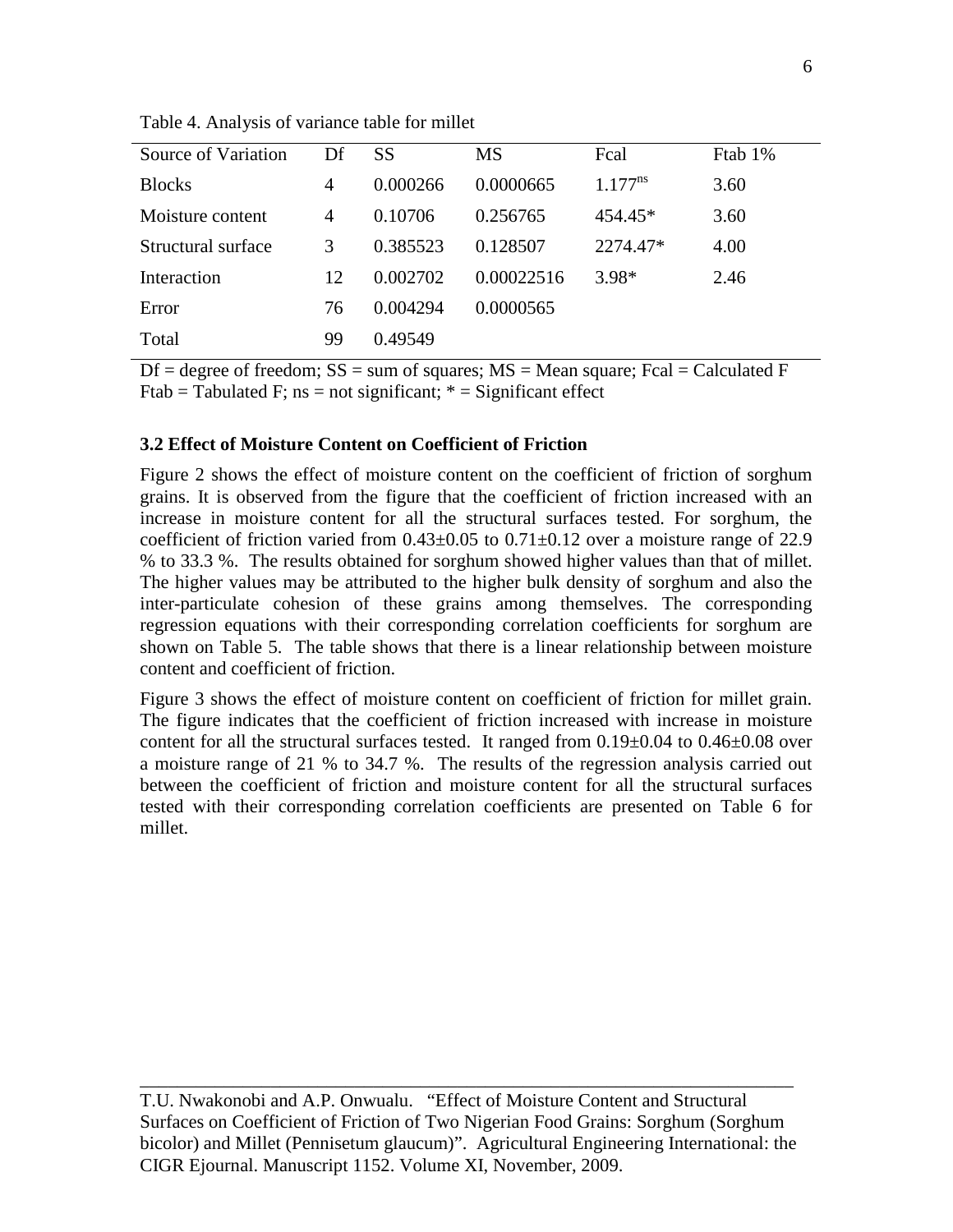| Structural surface | Regression equation    | Correlation coefficient |
|--------------------|------------------------|-------------------------|
| Concrete           | $\mu = 0.314 + 0.011M$ | 0.936                   |
| Plastic            | $\mu = 0.219 + 0.009M$ | 0.887                   |
| <b>Steel</b>       | $\mu = 0.144 + 0.014M$ | 0.978                   |
| Wood               | $\mu = 0.248 + 0.008M$ | 0.963                   |

Table 5. Regression equations for predicting coefficient of friction from moisture content for sorghum grain

 $\mu$  = coefficient of friction; M = moisture content %(wb)

Table 6. Regression equations for predicting coefficient of friction from moisture content for millet grain

| Structural surface                                                                    | Regression equation                                                                      | Correlation coefficient |
|---------------------------------------------------------------------------------------|------------------------------------------------------------------------------------------|-------------------------|
|                                                                                       |                                                                                          |                         |
| Concrete                                                                              | $\mu = 0.176 + 0.008M$                                                                   | 0.982                   |
| Plastic                                                                               | $\mu = 0.097 + 0.006M$                                                                   | 0.930                   |
| <b>Steel</b>                                                                          | $\mu = 0.112 + 0.006M$                                                                   | 0.988                   |
| Wood                                                                                  | $\mu = 0.062 + 0.006M$                                                                   | 0.960                   |
| $\alpha$ $\alpha$ $\beta$ $\alpha$ $\beta$ $\beta$ $\gamma$ $\alpha$ $\beta$ $\gamma$ | $\bullet$ . The contract of the contract of $\bullet$ is a set of $\bullet$ in $\bullet$ |                         |

 $\mu$  = coefficient of friction; M = moisture content %(wb)

# **3.3 Effect of different Structural Surfaces on Coefficient of Friction**

The results (Tables 1-6, Figs. 2 and 3) show that the coefficient of friction of food grains does not only depend on the moisture content of the grain but also on the structural surfaces in contact with the grain. The highest values of coefficient of friction for sorghum (0.58  $\pm$  0.05 to 0.71  $\pm$  0.12 over a moisture range of 22.9 to 33.3 %) were obtained with concrete. This was followed by steel  $(0.48 \pm 0.4$  to  $0.64 \pm 0.02)$ , wood  $(0.45 \pm 0.08$  to  $0.55 \pm 0.09)$  and plastic  $(0.43 \pm 0.05$  to  $0.54 \pm 0.13)$ . For millet, the highest values were obtained with concrete (0.35  $\pm$  0.08 to 0.46  $\pm$  0.08, over a moisture range of 21 % to 34.7 %). This was followed by steel  $(0.26 \pm 0.06 \text{ to } 0.35 \pm 0.07)$ , plastic  $(0.22 \pm 0.02 \text{ to } 0.3 \pm 0.02)$  and wood  $(0.19 \pm 0.04 \text{ to } 0.28 \pm 0.03)$ . These have implications for the choice of these materials in design of handling, processing and storage equipment for these grains in particular and other grains in general.

T.U. Nwakonobi and A.P. Onwualu. "Effect of Moisture Content and Structural Surfaces on Coefficient of Friction of Two Nigerian Food Grains: Sorghum (Sorghum bicolor) and Millet (Pennisetum glaucum)". Agricultural Engineering International: the CIGR Ejournal. Manuscript 1152. Volume XI, November, 2009.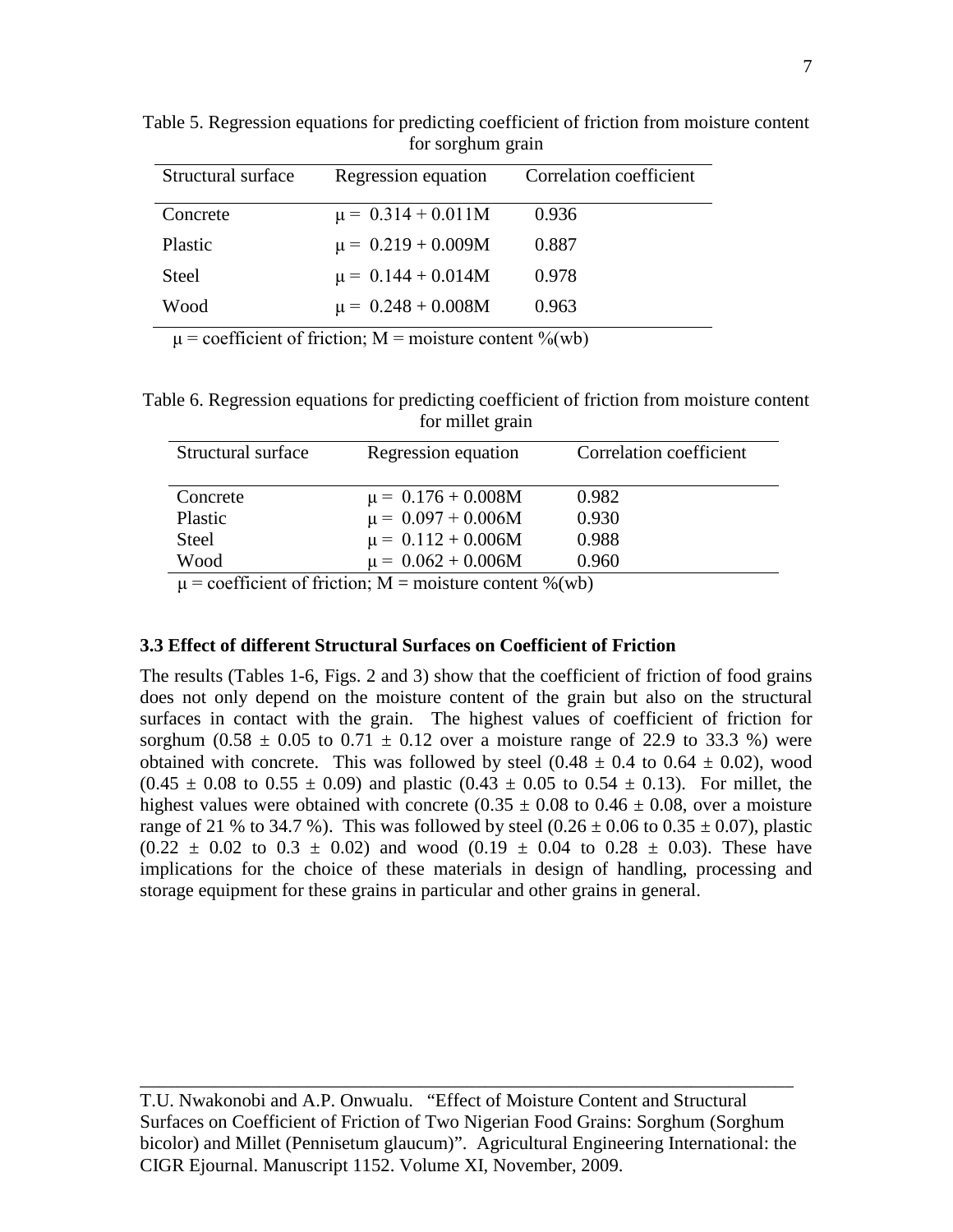



Figure 3: Effect of moisture content on coefficient of friction of millet grain

T.U. Nwakonobi and A.P. Onwualu. "Effect of Moisture Content and Structural Surfaces on Coefficient of Friction of Two Nigerian Food Grains: Sorghum (Sorghum bicolor) and Millet (Pennisetum glaucum)". Agricultural Engineering International: the CIGR Ejournal. Manuscript 1152. Volume XI, November, 2009.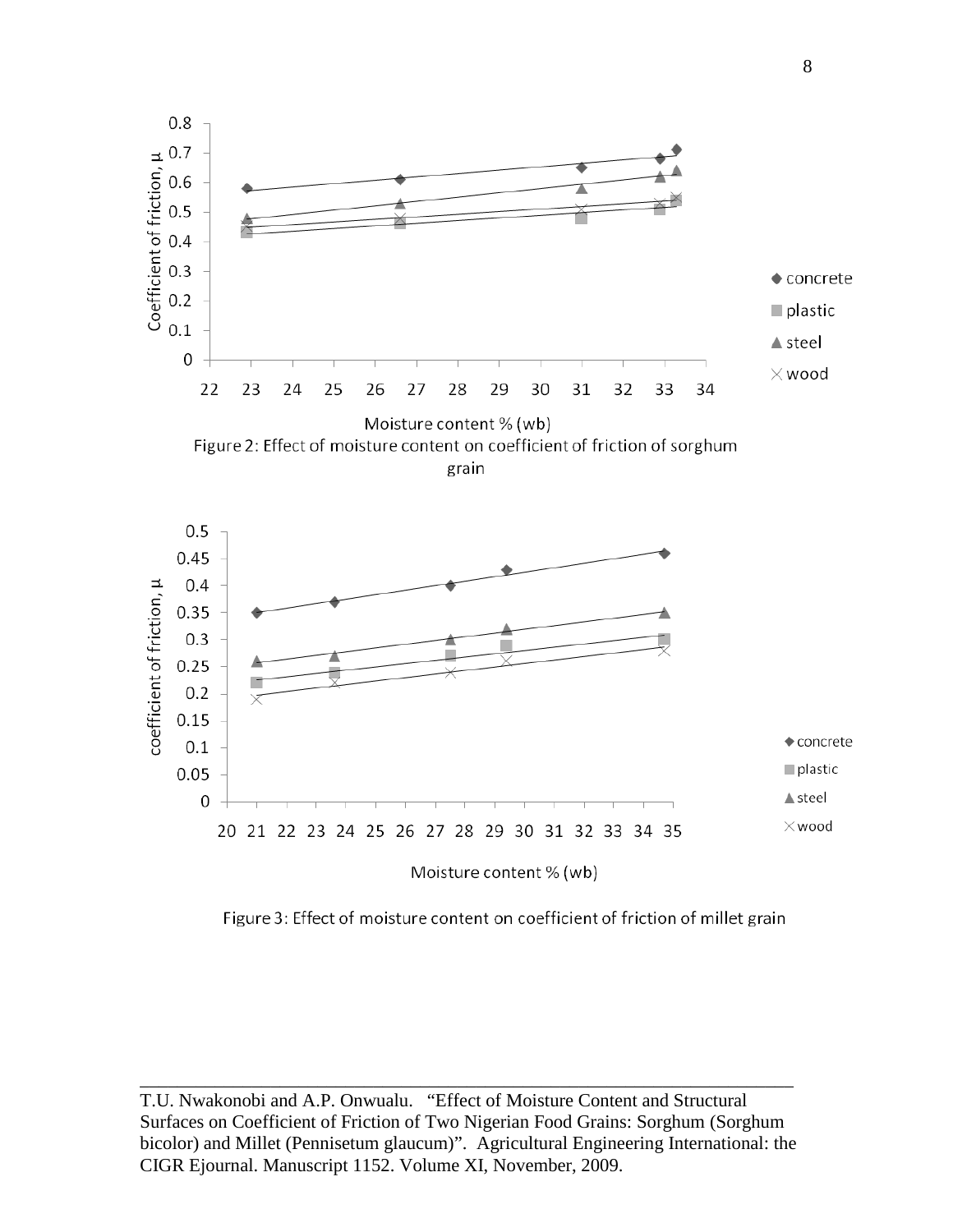#### 4. **CONCLUSIONS**

The method and procedure reported in this paper are adoptable and reliable means of measuring coefficient of friction of food grains on various structural surfaces. Moisture content and structural surfaces significantly affected coefficient of friction of sorghum and millet. For sorghum and millet grains, the coefficient of friction increased linearly with increase in moisture content for all the structural surfaces tested. For sorghum, the highest values of coefficient of friction were obtained with concrete followed by steel, wood and plastic. For millet, the order of variation was concrete, steel, plastic and wood. The results of the analysis indicate that moisture content and structural surfaces are factors to consider in the design of facilities for material handling, processing and storage.

#### **5. REFERENCES**

- Agida, U.S. 1995. Design, construction and performance evaluation of angle of friction measuring apparatus. B. Eng. Project Report submitted to Department of Agricultural Engineering, University of Agriculture, Makurdi, Nigeria.
- Brubakar, J.E. and J. Pos. 1965. Determining static coefficient of friction of grains on structural surfaces. Transactions of the ASAE, 8:53-58.
- Buelow, F.H. 1961. Determination of friction coefficients of materials handled on the farm. ASAE Paper No: 61 – 822. ASAE. St. Joseph, Michigan.
- Correa, P.C.; F. Schwanz da Silva, C. Jaren, P.C. Afonso Junior and I. Arana. 2007. Physical and mechanical properties in rice processing. Journal of Food Engineering. 79(1): 137 – 142.
- Ghosh, B.N. 1966. Physical properties of different grades of Arabica coffee beans. Transactions of the ASAE,  $9(4)$ : 592 – 593.
- Kramer, H.A. 1944. Factors influencing the design of bulk storage bins for rough rice. Agricultural Engineering. 25:463 – 465.
- Mohsenin, N.N.1980. Physical properties of plant and animal materials. Gordon and Breach Science Pub. New York.
- Obetta, S.E. and A.P. Onwualu. 1999. Effect of different surfaces and moisture content on angle of friction of food grains. Journal of Food Science and Technology, India. 36 (1): 58 - 60.

T.U. Nwakonobi and A.P. Onwualu. "Effect of Moisture Content and Structural Surfaces on Coefficient of Friction of Two Nigerian Food Grains: Sorghum (Sorghum bicolor) and Millet (Pennisetum glaucum)". Agricultural Engineering International: the CIGR Ejournal. Manuscript 1152. Volume XI, November, 2009.